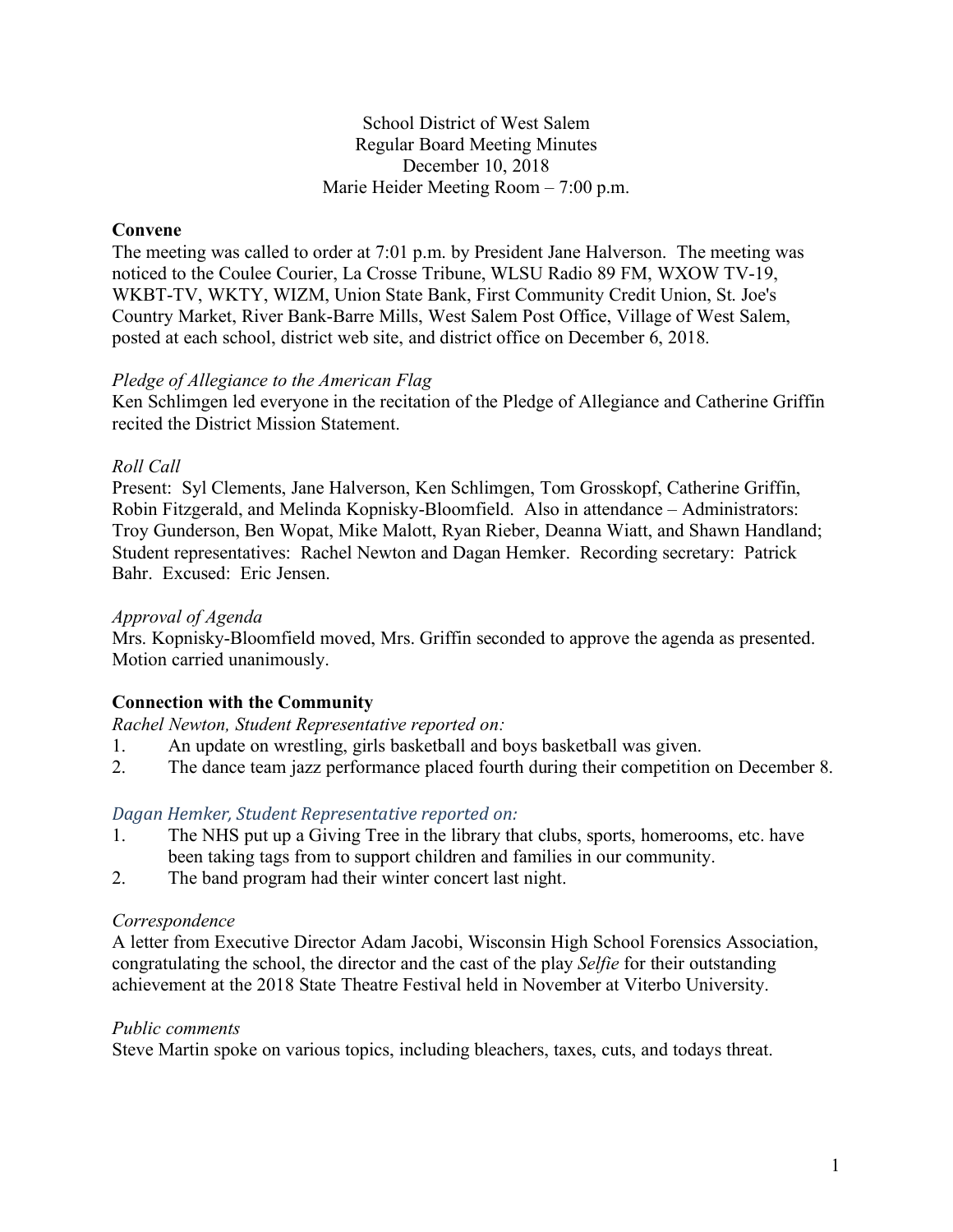#### *Written and Oral Reports*

Finance Committee – Mrs. Griffin reported on the events of tonight's committee meeting: 19-20 budget reductions following failed referendum, high school activity costs and course reports and operational referendum planning.

CESA #4 Board of Control – Mrs. Halverson reported on the Board of Controls December meeting.

District Strategic Initiatives updated by the Superintendent Cabinet Team, Troy Gunderson were reviewed.

Mr. Gunderson announced: the hiring of Rhonda Schmidt as a limited-term paraprofessional.

An update on the financial progress of building projects was given.

#### **Consent Agenda**

Mr. Schlimgen move, Mr. Clements seconded to approve the Regular Board Meeting Minutes of November 26, 2018; the invoices to be paid; and to accept the administration's recommendation to hire Janel Lochen as the 8th grade assistant girls' basketball coach. Motion carried unanimously.

#### **Discussion/Action Items:**

Mrs. Kopnisky-Bloomfield moved, Mr. Schlimgen seconded to accept the anonymous donation for the Nutrition Services Jane Doe fund. Motion carried unanimously.

Mr. Schlimgen moved, Mrs. Griffin seconded to approve for a first reading of policy #671.2- Rule Expense Reimbursement as amended. Motion carried unanimously.

Mrs. Kopnisky-Bloomfield moved, Mr. Schlimgen seconded to approve the two new high school course options for the 2019-2020 school year as presented. Motion carried unanimously.

2019-2020 district budget reductions. Mrs. Griffin provided an updated from the Finance Committee earlier this evening. No action was taken.

Operational Referendum. No action was taken.

Set Special Board Meeting date for January 2019. No date was able to be set at this time.

The Board verified with the building principals that the Run, Hide Fight drills took place in each building. Mr. Schlimgen moved, Mrs. Kopnisky-Bloomfield seconded to approve the School Safety Plan that was presented. Motion carried unanimously.

Joint Board Agreement with the Boys and Girls Club. No action was taken.